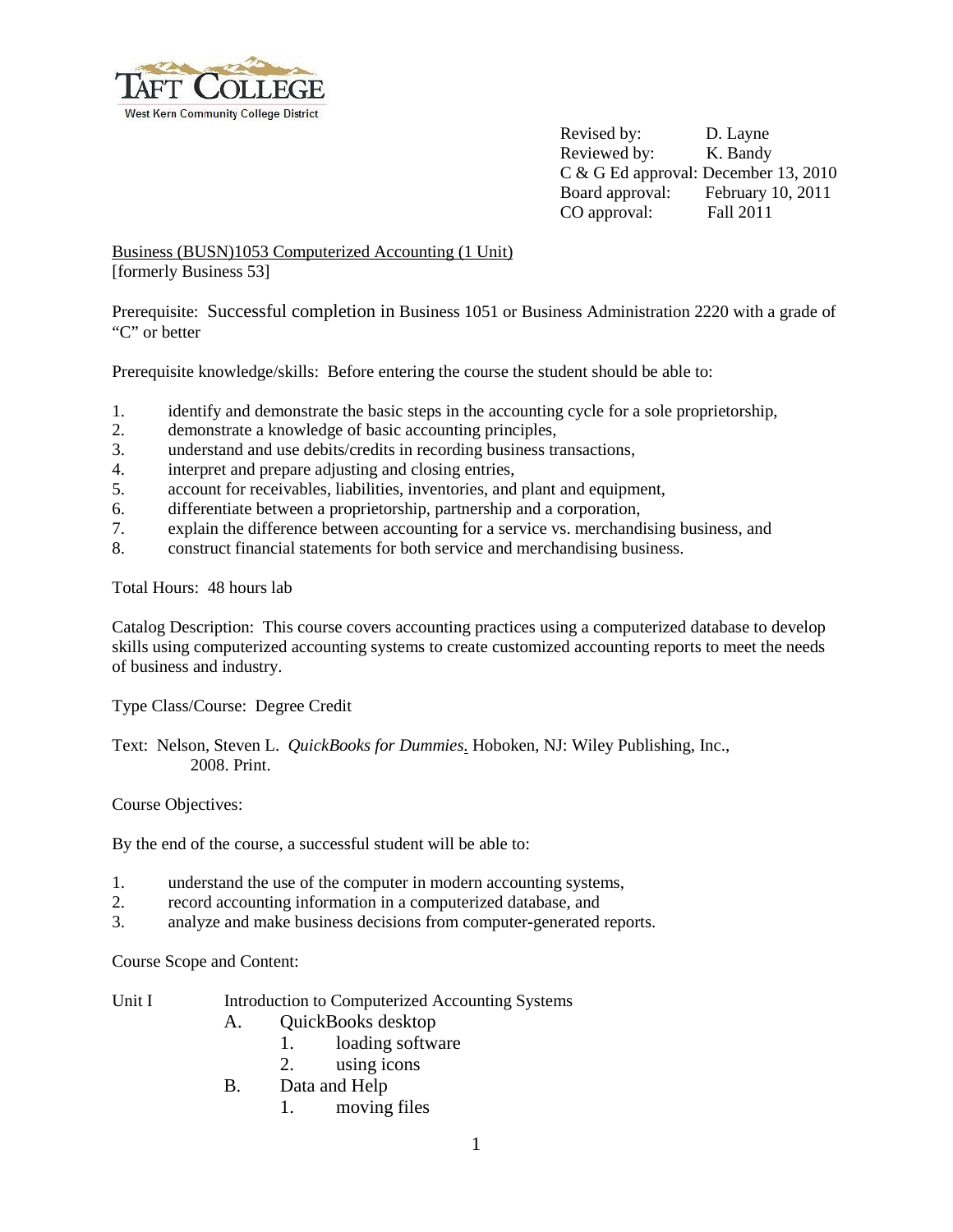

- 2. backup
- 3. restore
- 4. help
- Unit II Basics of Database Accounting
	- A. Set-up
		- 1. how the Chart of Accounts drives the system
	- B. Preferences
		- 1. controlling the software
	- C. Search
		- 1. using search filters
	- D. Printing
		- 1. working with reports menus

### Unit III Accounting Basics Using the Database

- A. Journal Entries
	- 1. basic entries
	- 2. adjustments
	- 3. compound entries
- B. Reports
	- 1. trial balance
	- 2. financial statements,
	- 3. special journals
- C. Closing
	- 1. end-of-period activities
	- 2. bank reconciliations

### Unit IV Customer Activities Using the Database

- A. Introduction
	- 1. customer center and manual accounting
- B. Sales
	- 1. creating customers
	- 2. invoices
	- 3. credit memos
- C. Reports
	- 1. aging receivables
	- 2. statements
	- 3. job reports

## Unit V Vendor Activities Using the Database

- A. Introduction
	- 1. vendor center and manual accounting
- B. Purchases
	- 1. creating vendors
	- 2. purchase orders